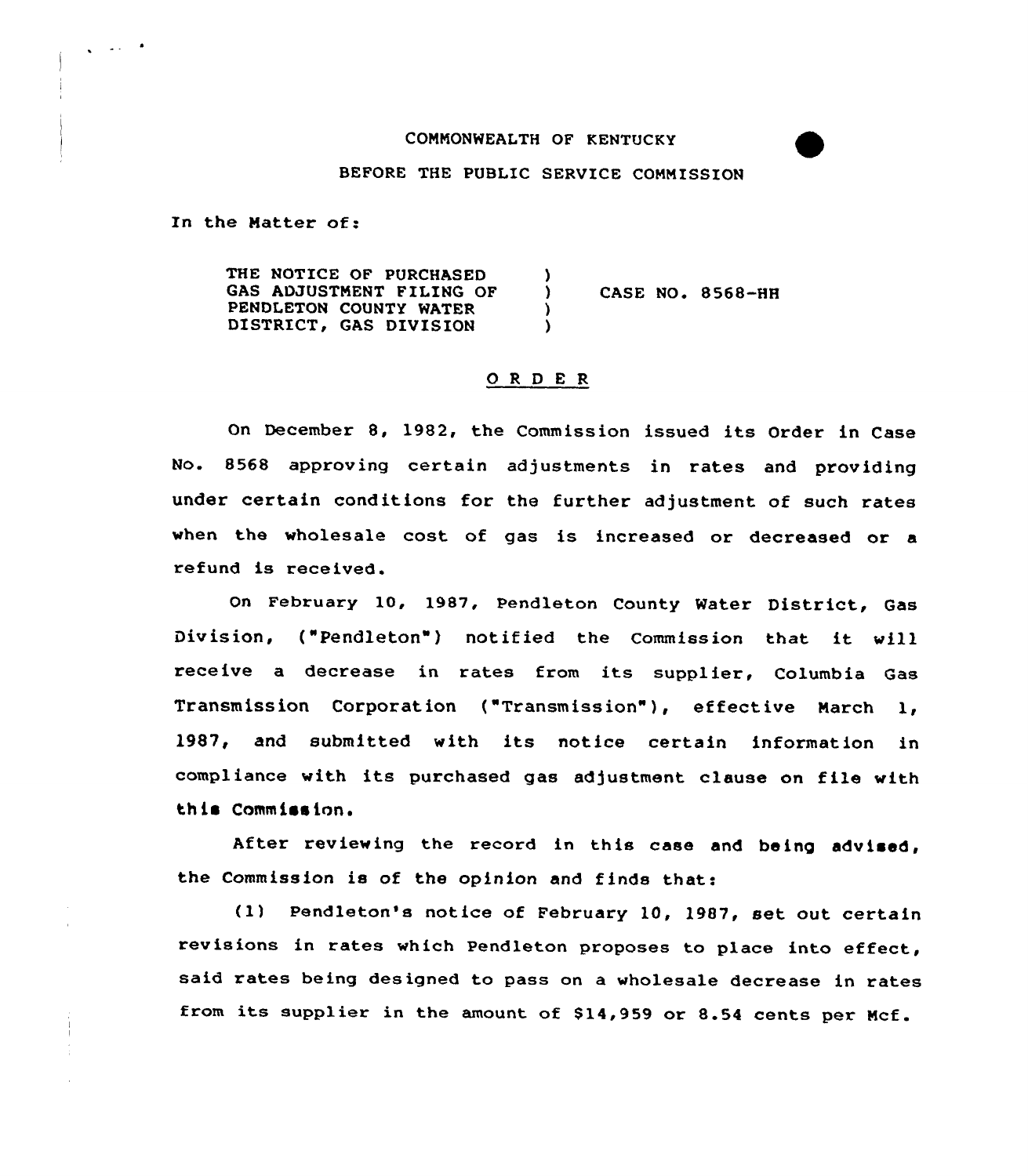(2) Transmission filed an application for decreased rates with the Federal Energy Regulatory Commission to become effective March 1, 1987.

{3) Pendleton's adjustment in rates under the purchased gas adjustment provisions approved by the Commission in its Order of December 8, 1982, is fair, just and reasonable and in the public interest and should be effective with gas supplied on and after March 1, 1987.

IT IS THEREFORE ORDERED that:

(1) The rates in the Appendix to this Order be and they hereby are authorized effective with gas supplied on and after March 1, l987.

(2) Within 30 days of the date of this Order Pendleton shall file with this Commission its revised tariffs setting out the rates authorized herein.

Done at Frankfort, Kentucky, this 2nd day of Arch, 1987.

PUBLIC SERVICE COMMISSION

rold. Heman,

Chairma Chairman

the company of the company of the company of the company of the company of the company of the company of the company of the company of the company of the company of the company of the company of the company of the company

ATTEST:

Executive Director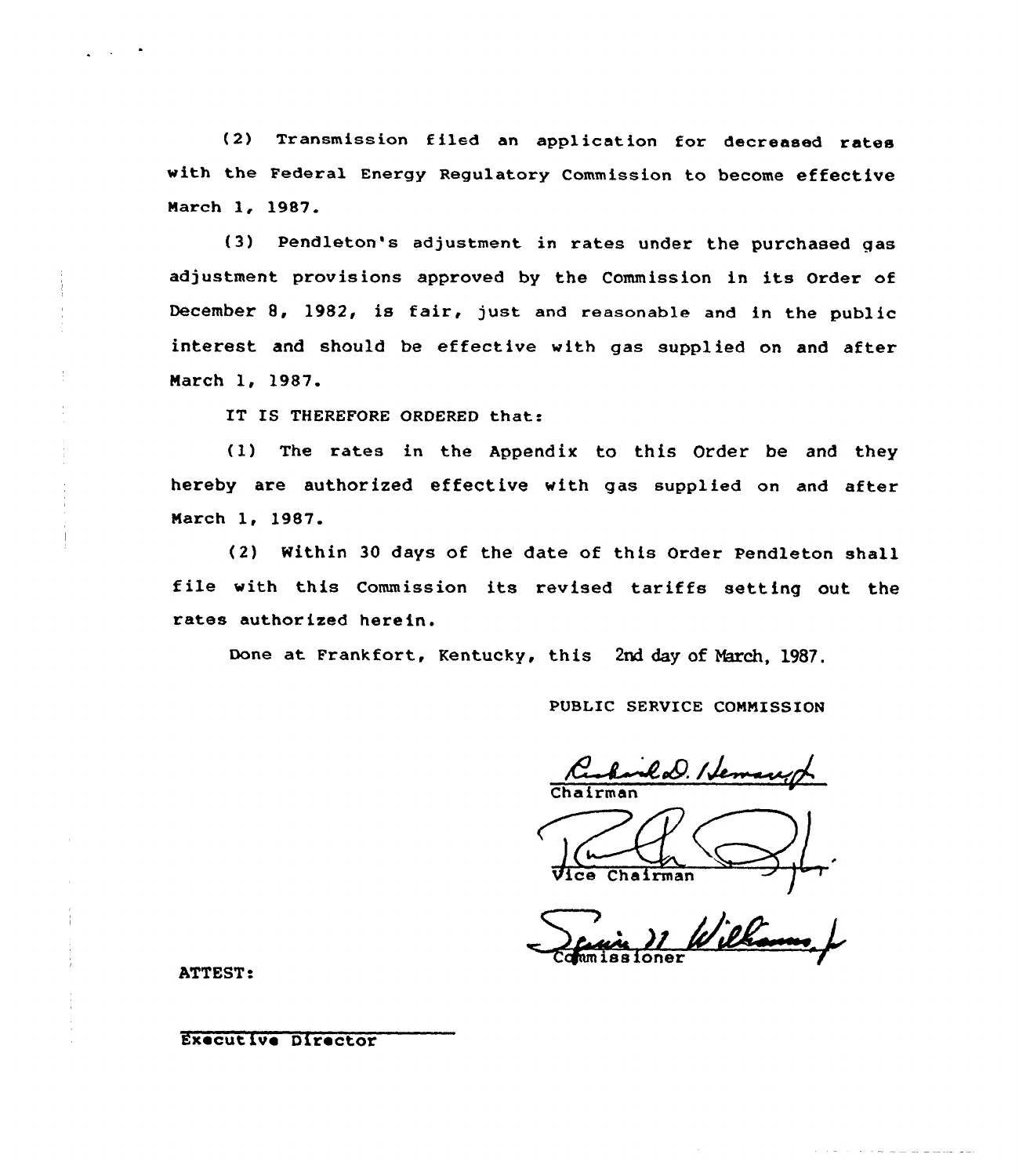### APPENDIX

APPENDIX TO AN ORDER OF THE PUBLIC SERVICE COMMISSION IN CASE NO. 8568-HH DATED  $3/2/87$ 

The following rates are prescribed for the customers served by Pendleton County Water District, Gas Division. All other rates and charges not specifically mentioned herein shall remain the same as those in effect under the authority of the Commission prior to the date of this Order.

### RATES: MONTHLY

## RATES PER UNIT

Residentials

 $\sim$ 

|  |             | $0 - 1$ Mcf (Minimum Charge) | \$5.79 Per Month |  |
|--|-------------|------------------------------|------------------|--|
|  | $1 - 2$ Mcf |                              | 5.4463 Per Mcf   |  |
|  | $2 - 6$ Mcf |                              | 5.4210 Per Mcf   |  |
|  | Over 6 Mcf  |                              | 5.4160 Per Mcf   |  |

Commercial:

|               |  |  | $0 - 1$ Mcf (Minimum Charge) |  | \$6.36 Per Month |  |
|---------------|--|--|------------------------------|--|------------------|--|
| $1 - 20$ Mcf  |  |  |                              |  | 5.4160 Per Mcf   |  |
| $20 - 30$ Mcf |  |  |                              |  | 5.4110 Per Mcf   |  |
| $30 - 40$ Mcf |  |  |                              |  | 5.4060 Per Mcf   |  |
| $40 - 50$ Mcf |  |  |                              |  | 5.4010 Per Mcf   |  |
| Over 50 Mcf   |  |  |                              |  | 5.3960 Per Mcf   |  |
|               |  |  | SMALL INDUSTRIAL:            |  |                  |  |
| All Mcf       |  |  |                              |  | \$4.6647 Per Mcf |  |

SPECIAL CONTRACTS:

Firm Gas Service:

| MAGO Construction Co., Inc., |  | \$4.4584 Per Mcf |  |
|------------------------------|--|------------------|--|
|                              |  |                  |  |